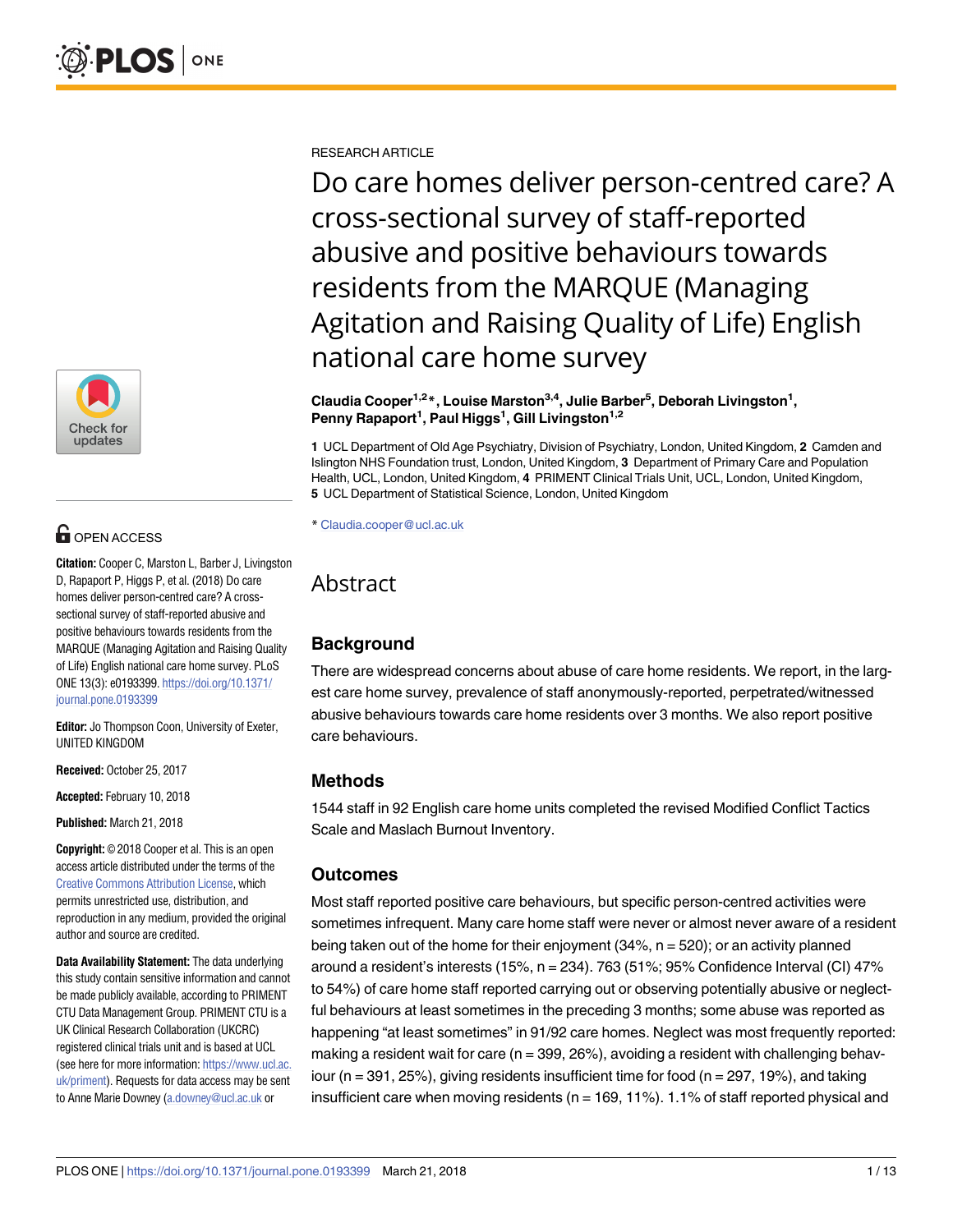<span id="page-1-0"></span>

[priment@ucl.ac.uk](mailto:priment@ucl.ac.uk)) from PRIMENT CTU Data Management Group.

**Funding:** The MARQUE study is funded by Economic and Social Research Council (ESRC) and National Institute for Health Research (NIHR) as part of a joint funding call connected with the 2012 UK government's challenge on dementia (ES/ L001780/1) (GL).

**Competing interests:** The authors have declared that no competing interests exist.

5% verbal abuse. More staff reported abusive/neglectful behaviour in homes with higher staff burnout-depersonalisation scores (adjusted odds ratio 1.191, CI 1.052–1.349).

#### **Interpretation**

Staff anonymous reports of abusive behaviour and neglect could be used to monitor care quality, as cases currently reported are probably tip of the iceberg, and be an outcome in intervention studies.

#### **Introduction**

By 2021, an estimated million United Kingdom (UK) people will have dementia, despite a recent fall in incidence [[1\]](#page-11-0). One third of UK people with dementia live in care homes and at least two thirds of care home residents have dementia [\[2\]](#page-11-0). A number of inquiries regarding abuse and neglect of residents have influenced public perceptions of care homes [\[3](#page-11-0)]. The UK Department of Health defines abuse as "a violation of an individual's human and civil rights by another person(s)" (2). Abuse is defined by the impact, rather than intention of actions or inactions on an individual. A carer may unintentionally be neglectful if they are unaware of a care recipient's needs.

Conceptual models developed to try to explain elder abuse consider victim vulnerability, abuser stress, psychopathology or impairment, intra-individual dynamics and societal attitudes [\[4\]](#page-11-0). Most care home residents have dementia, rely on others for personal care and many exhibit challenging behaviours, factors associated with higher risk of abuse [\[5,](#page-11-0) [6](#page-11-0)]. Carer stress is associated with: low job satisfaction, long hours, low pay, physical demands, staff shortages and minimal education and training  $[4, 7]$  $[4, 7]$  $[4, 7]$  $[4, 7]$  and lower empathy which may be linked to lower care quality [[8](#page-11-0)]. In family carers, experiencing violence and aggression from people with dementia was a significant predictor of acting abusively, possibly because staff react defensively or find managing aggression stressful. This may also be true for paid carers and could explain why people with dementia who have more neuropsychiatric symptoms are at increased risk of abuse [\[9\]](#page-11-0).

In previous surveys, a quarter of relatives of care home residents reported incident(s) of physical abuse [[10](#page-11-0)]; 16% of 114 long term care staff reported committing significant psychological abuse [\[11\]](#page-11-0); and over 80% of 577 nursing home staff observed abuse although far fewer admitted to acting abusively [\[12\]](#page-11-0). As care workers reporting abuse face potential adverse legal, employment and social consequences, recent surveys have elicited care worker experiences anonymously. In an Israeli study of 510 care staff completing an anonymous questionnaire, just over half admitted abuse and 70% had witnessed maltreatment in the past year; more abuse was reported by staff who experienced more burnout and worked in larger facilities with higher staff turnover [[13\]](#page-11-0). In a small UK survey in 5 nursing homes, most respondents  $(n = 138, 88.5%)$  reported witnessing or suspecting abuse in homes where they had previously worked [[14](#page-11-0)]. In both these surveys, staff were asked to identify incidence of "abuse" or "maltreatment", so behaviours not identified correctly as abusive were undetected. There have been no previous anonymous surveys of elder abuse to elicit behaviours such as ignoring residents' needs or making them wait for care, without requiring staff to identify behaviours as abusive. As many professionals do not correctly identify abusive behaviours, this is an important omission [\[15\]](#page-11-0).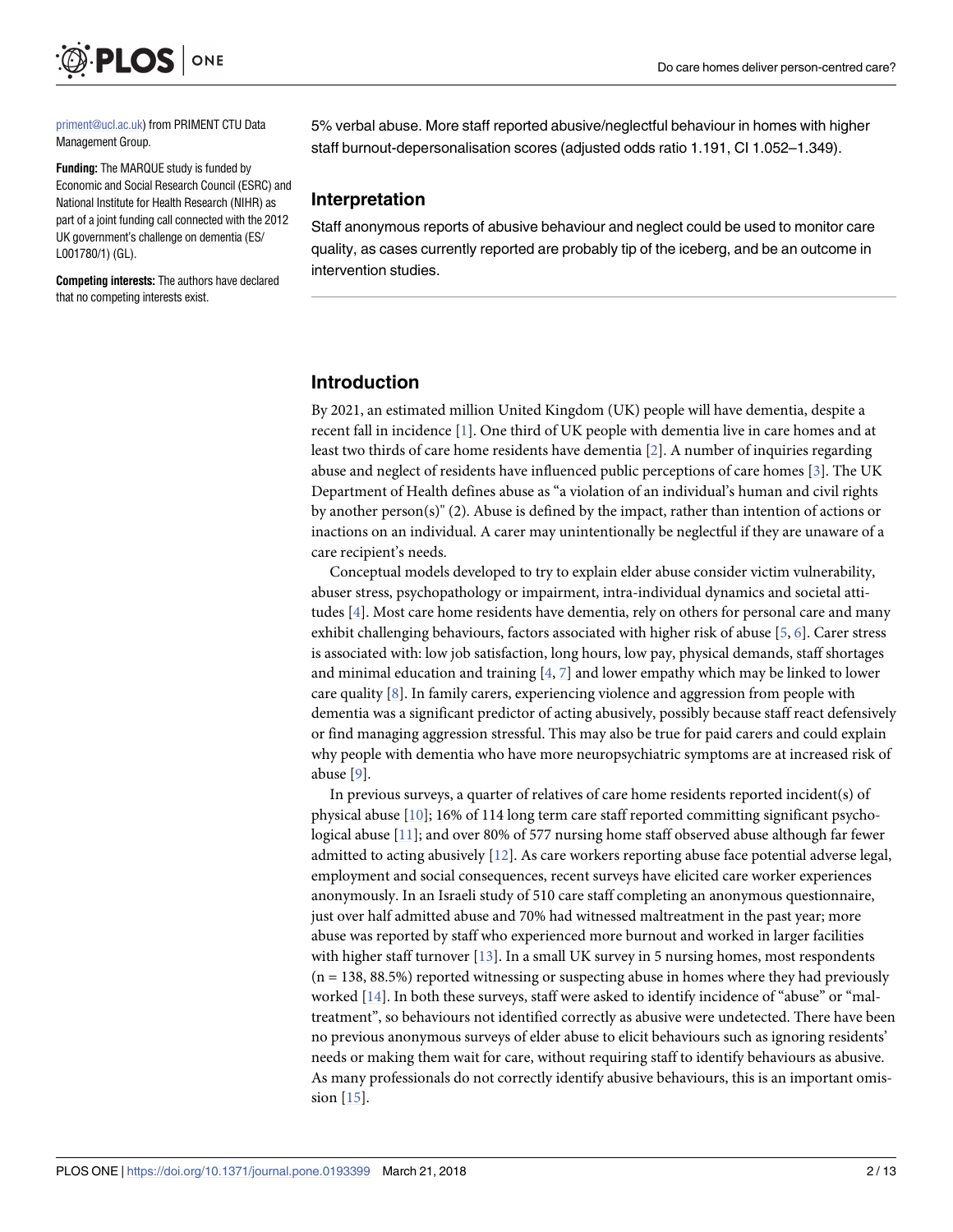<span id="page-2-0"></span>The MARQUE (Managing Agitation and Raising Quality of Life) cohort study, primarily devised to consider the relationship between agitation, carer coping and quality of life, enabled us to examine care home abuse on a large scale. We included our recently developed measure for anonymous reporting of abuse and neglect in care homes in baseline data collection and used this to describe the prevalence of abuse and its relationship with care home and staff characteristics. We based our hypothesis on the conceptual model of abuse outlined above, and in particular the likelihood that abuse and neglect occurred most often where there was greater resident vulnerability, abuser stress strained intra-individual dynamics. We hypothesised that staff were more likely to report abusive behaviour in care homes:

- 1. where staff were more stressed, as indicated by higher mean staff burnout depersonalisation scores;
- 2. with more residents and
- 3. fewer permanent staff, because staff-resident dynamics were more challenged;
- 4. where residents with dementia were potentially more at risk of abuse because they had higher mean neuropsychiatric inventory scores; and
- 5. in care homes with lower environment quality scores.

### **Materials and methods**

#### **Setting and sampling**

Harrow Research Ethics Committee (14/LO/0034) gave permission for the study. We recruited care homes from across England, from July 2014 to October 2015, of each provider type (voluntary, state and private), care provision (nursing, residential) and urban/suburban and rural locations. Sample size was determined by the MARQUE cohort study primary objective which was to examine the longitudinal relationship between carer coping and patient quality of life and its dependence on severity of agitation. The study aimed to recruit 2537 residents from 72 care home units (35 residents per care home) [[16](#page-11-0)].

#### **Procedures**

We recruited care homes through third sector partners, NHS (National Health Service) trusts, Department of Health publicity and the NIHR (National Institute for Health Research) Clinical Research Network. We sought care home managers' agreement for their care home's inclusion. In included homes, all consenting regular care team members (whether permanent or regular bank staff), who provided hands-on care were asked to complete measures. We excluded agency staff as we sought to recruit care workers who regularly worked in the homes. We identified residents with a dementia diagnosis and for others completed the Noticeable Problems Checklist [[17](#page-11-0)] with staff to detect residents with undiagnosed probable dementia. We asked the paid carer working most closely with each resident with dementia to complete proxy measures (measures completed by the staff member reporting their understanding of the wellbeing and illness experienced by the resident). All participants gave informed, written consent before taking part.

#### **Measures**

Trained research assistants conducted assessments at the care homes. Data was collected in the baseline MARQUE study interview [[16](#page-11-0)].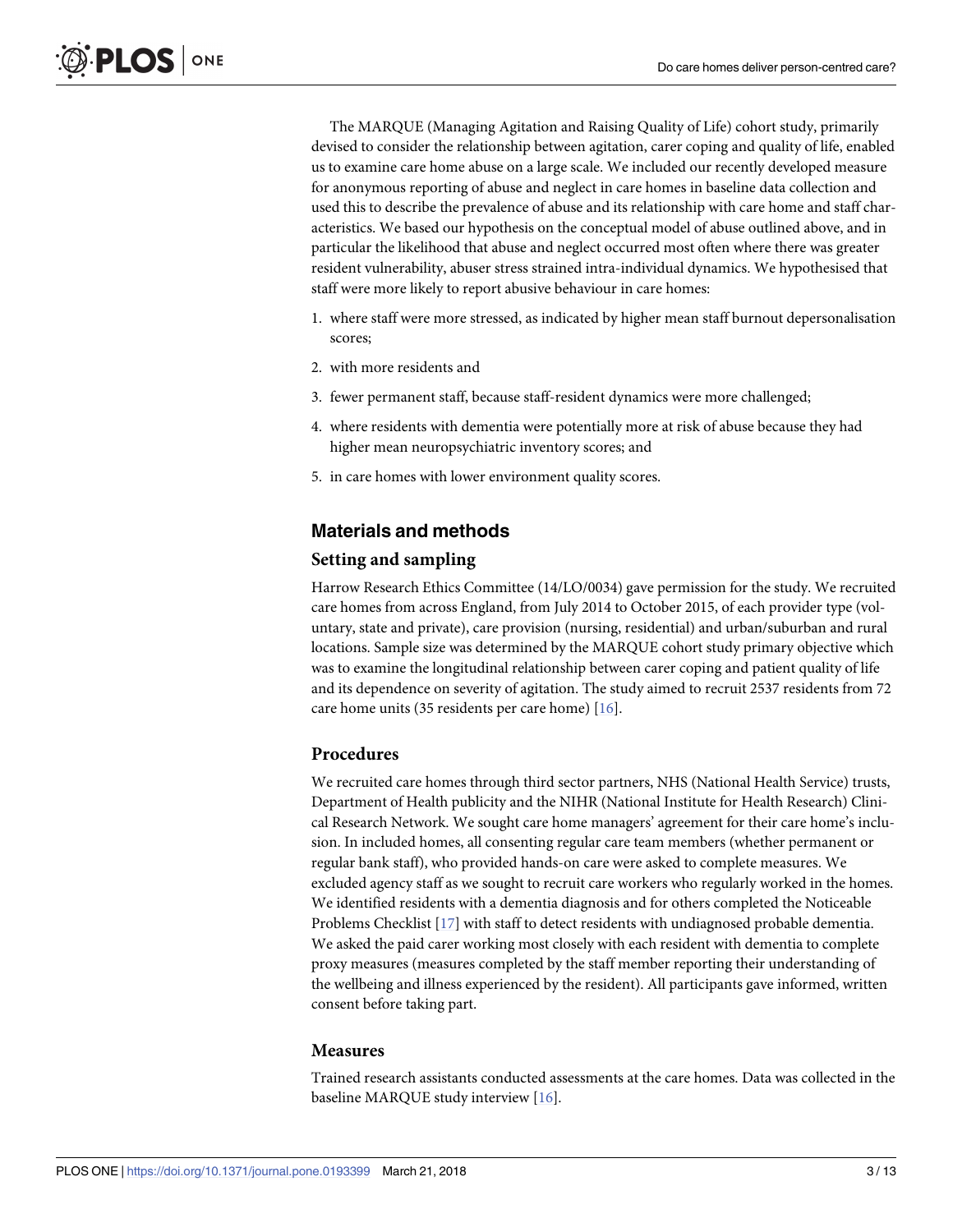#### **Table 1. Characteristics of care home studied.**

<span id="page-3-0"></span>**PLOS** ONE

|                                                                          |                                                                                                     | n (unless stated) | % (unless stated) |
|--------------------------------------------------------------------------|-----------------------------------------------------------------------------------------------------|-------------------|-------------------|
| Care home $(CH)$ level $(N = 92$ unless stated)                          |                                                                                                     |                   |                   |
| Home type                                                                | Nursing                                                                                             | 12                | 13                |
|                                                                          | Personal care                                                                                       | 39                | 42                |
|                                                                          | Nursing and personal care                                                                           | 41                | 45                |
| Home Manage-ment                                                         | Private                                                                                             | 74                | 80                |
|                                                                          | Council                                                                                             | $\overline{4}$    | $\overline{4}$    |
|                                                                          | Charity                                                                                             | 12                | 13                |
|                                                                          | Other                                                                                               | $\overline{2}$    | $\overline{c}$    |
| Dementia specialism                                                      | Dementia registered                                                                                 | 81                | 88                |
|                                                                          | Dementia specialist                                                                                 | 41                | 45                |
|                                                                          | Permanent staff in the last 7 days (at work and on leave) median (IQR) $N = 91$                     | 30                | (20, 49)          |
|                                                                          | Agency/ bank staff in the last 7 days <b>median (IQR)</b> $N = 90$                                  | $\mathbf{0}$      | (0, 1)            |
|                                                                          | Number of residents <b>median</b> (IQR) $N = 91$                                                    | 34                | (24, 50)          |
|                                                                          | Number of residents with dementia <b>median</b> (IQR) $N = 91$                                      | 26                | (17, 38)          |
|                                                                          | Staff: resident ratio mean (sd) $N = 91$                                                            | 0.99              | (0.44)            |
|                                                                          | Environmental quality score on the TESS $N = 82$                                                    | 16                | (3)               |
| Mean (sd) staff burnout (per CH)                                         | emotional exhaustion $N = 89$                                                                       | 15                | (4)               |
|                                                                          | personal accomplishment $N = 86$                                                                    | 39                | (2)               |
|                                                                          | Depersonalisation $N = 86$                                                                          | $\overline{3}$    | (1)               |
|                                                                          | <b>Mean (sd)</b> NPI (per CH) $N = 92$                                                              | 14                | (8)               |
|                                                                          | <b>Mean (sd)</b> staff proxy DEMQOL (per CH) $N = 92$                                               | 100               | (6)               |
|                                                                          | <b>Mean (sd)</b> percentage with dementia severity severe or very severe from CDR (per CH) $N = 92$ | 70                | (22)              |
| Staff level (those that completed the abuse questionnaires) $(N = 1544)$ |                                                                                                     |                   |                   |
| Home type                                                                | Nursing                                                                                             | 188               | 12                |
|                                                                          | Personal care                                                                                       | 609               | 39                |
|                                                                          | Nursing and personal care                                                                           | 747               | 48                |
| Home manage-ment                                                         | Private                                                                                             | 1227              | 79                |
|                                                                          | Council                                                                                             | 91                | 6                 |
|                                                                          | Charity                                                                                             | 181               | 12                |
|                                                                          | Other                                                                                               | 45                | $\mathfrak z$     |
| Dementia specialism                                                      | Dementia registered                                                                                 | 1412              | 91                |
|                                                                          | Dementia specialist                                                                                 | 704               | 56                |

<https://doi.org/10.1371/journal.pone.0193399.t001>

**Care home measures.** We recorded characteristics of the included care homes (see Table 1 for details recorded); where care homes comprised units each staffed by discrete staffing groups, we recorded these as separate care home units. The physical environment of care homes was assessed by the TESS (Therapeutic Environment Screening Survey for Nursing Homes and Residential Care), an instrument with good inter-rater reliability and concurrent validity [\[18\]](#page-11-0). The TESS score is the sum of 15 items, each scored 0-2 (facility maintenance, cleanliness, handrails, call buttons, light intensity, light glare, light evenness, hallway length (shorter is better), homelikeness, room autonomy, the presence of telephones, tactile stimulation, visual stimulation, privacy, and outdoor areas). Higher scores indicate better environmental quality [[19](#page-11-0)].

**Carer measures.** Staff completing measures for the MARQUE baseline survey were also asked to complete the revised Modified Conflict Tactics Scale for professional carers (primary outcome), a measure of helpful and potentially abusive behaviour perpetrated or witnessed by staff which we have developed and piloted with care home staff and found to be acceptable and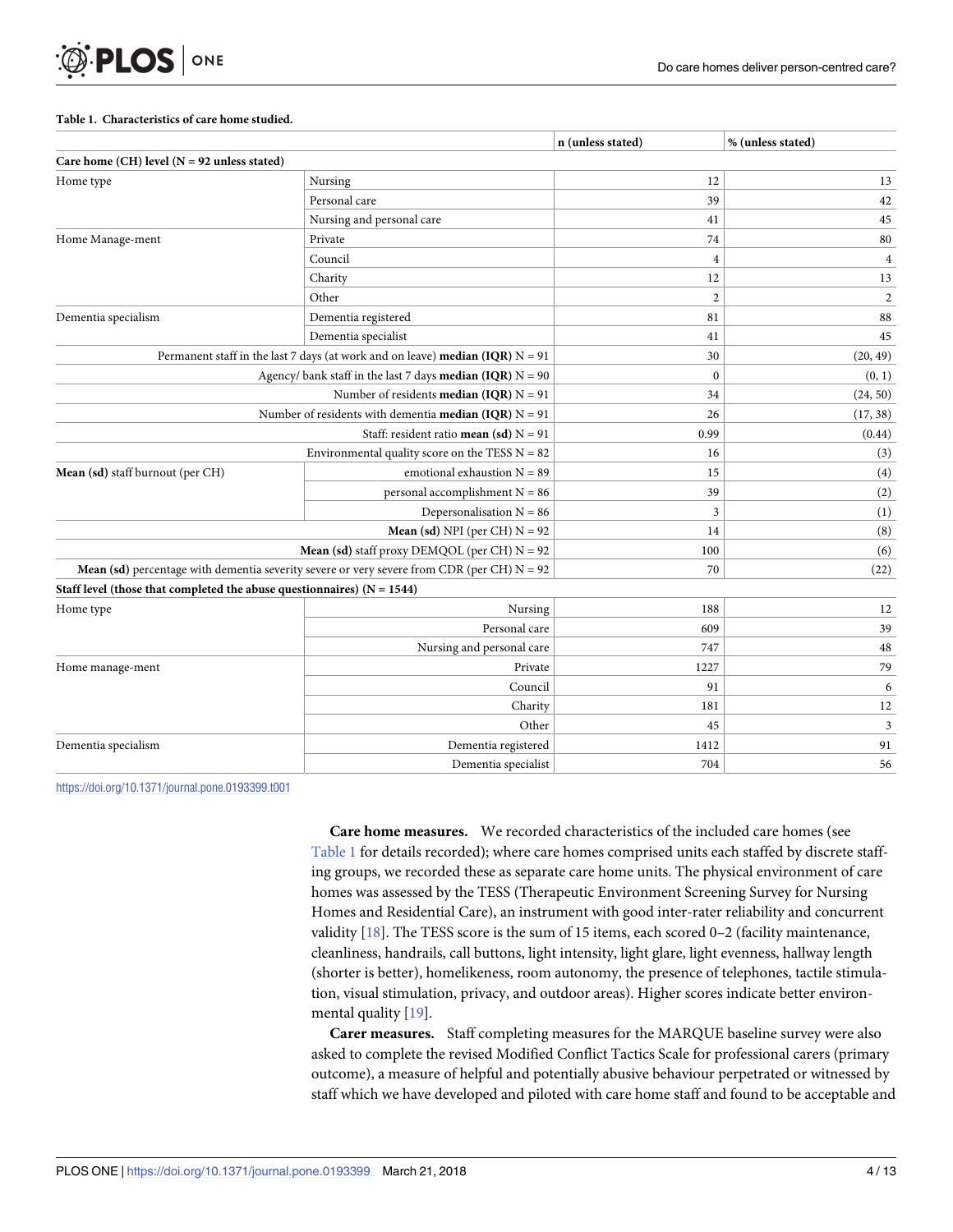| Variable                  | Reporting abuse happens at least sometimes |                     |  |  |  |  |
|---------------------------|--------------------------------------------|---------------------|--|--|--|--|
|                           | n/N                                        | %                   |  |  |  |  |
| Ownership                 |                                            |                     |  |  |  |  |
| Private                   | 614/1202                                   | 51                  |  |  |  |  |
| Council                   | 43/89                                      | 48                  |  |  |  |  |
| Charity                   | 92/177                                     | 52                  |  |  |  |  |
| Other                     | 14/43                                      | 33                  |  |  |  |  |
|                           |                                            | $P-value^* = 0.110$ |  |  |  |  |
| Private                   | 614/1202                                   | 51                  |  |  |  |  |
| Other                     | 149/309                                    | 48                  |  |  |  |  |
|                           |                                            | $P-value^* = 0.370$ |  |  |  |  |
| Type of care home         |                                            |                     |  |  |  |  |
| Nursing                   | 96/185                                     | 52                  |  |  |  |  |
| Personal care             | 288/593                                    | 49                  |  |  |  |  |
| Nursing and personal care | 379/733                                    | 52                  |  |  |  |  |
|                           |                                            | $P-value^* = 0.483$ |  |  |  |  |
| Dementia registered       | 704/1382                                   | 51                  |  |  |  |  |
| Not dementia registered   | 59/129                                     | 46                  |  |  |  |  |
|                           |                                            | $P-value^* = 0.258$ |  |  |  |  |
| Dementia specialist       | 339/685                                    | 49                  |  |  |  |  |
| Not dementia specialist   | 424/826                                    | 51                  |  |  |  |  |
|                           |                                            | $P-value^* = 0.476$ |  |  |  |  |

<span id="page-4-0"></span>**Table 2. Proportion of care staff reporting abusive behaviour at least sometimes by care home type.**

P-values from Chi squared test

<https://doi.org/10.1371/journal.pone.0193399.t002>

have content validity [\[20\]](#page-11-0). It is based on a previous measure used extensively among people with dementia and family carers  $[6, 21, 22]$  $[6, 21, 22]$  $[6, 21, 22]$  $[6, 21, 22]$  $[6, 21, 22]$  $[6, 21, 22]$  $[6, 21, 22]$ . It comprises 10 potentially abusive items and six positive care items (Tables 2 and [3](#page-5-0). Care staff were asked whether each item had, in the last three months happened "never", "almost never", "sometimes" "most of the time" or "all of the time". The carers self-completed this questionnaire anonymously, in private and sealed it in a blank envelope. We recorded which care home the person worked in. We could not identify individual participants, but notified the care home manager where staff reported that residents had been hit or shaken. If residents or staff told us or we witnessed potentially abusive behaviour this was handled according to our protocol in line with UK safeguarding procedures.

The following measures were completed as part of the MARQUE baseline assessment; since they could not be directly linked to anonymous abuse reports, they were analysed as mean values at the care home unit level:

The *Maslach Burnout Inventory* (MBI): a commonly used measure of burnout in care home staff, with adequate psychometric properties [\[23\]](#page-12-0). Burnout describes physical, mental and emotional exhaustion that may be accompanied by a change in attitude, from positive and caring to negative and unconcerned. The MBI comprises three subscales—asking how often certain feelings or behaviours associated with emotional exhaustion, depersonalisation and personal accomplishment are currently happening, on a 7 item scale, from never to every day. It does not specify a time period, as burnout is conceptualised as an enduring state [[24](#page-12-0)]. We hypothesised prior to analysis that the depersonalisation (unfeeling and impersonal response towards care recipients) subscale would be associated with abusive behaviour.

The paid carer working most closely with each resident with dementia completed the following measures: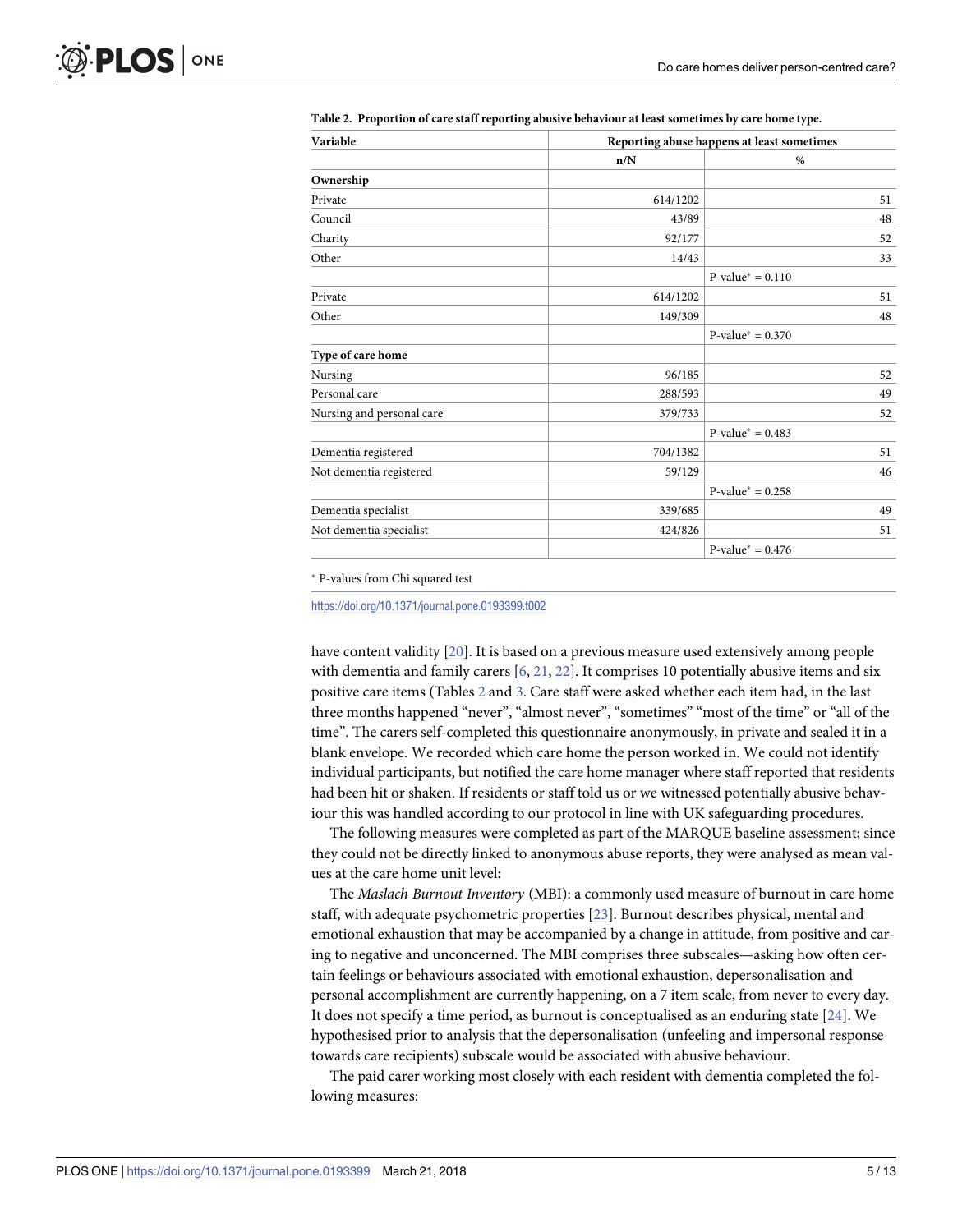<span id="page-5-0"></span>

|                                                                   |             | N(%) giving each response |                 |                |                     |                    | <b>Endorsing sometimes or more frequent</b><br>occurrence $N(\%)$ |                                           |  |  |
|-------------------------------------------------------------------|-------------|---------------------------|-----------------|----------------|---------------------|--------------------|-------------------------------------------------------------------|-------------------------------------------|--|--|
|                                                                   | $\mathbf N$ | Never                     | Almost<br>never | Some-<br>times | Most of the<br>time | All of the<br>time | Of all carers                                                     | Care homes with $>= 1$<br>carer reporting |  |  |
| Physical and verbal abuse                                         |             |                           |                 |                |                     |                    |                                                                   |                                           |  |  |
| Hit or shaken a resident                                          | 1537        | 1523<br>(99%)             | 13 (1%)         | $1(0.1\%)$     |                     |                    | $1(0.1\%)$                                                        | $1(1\%)$                                  |  |  |
| Threatened to use physical force on a<br>resident                 | 1537        | 1481<br>(96%)             | 35 (2%)         | 12(1%)         | $2(0.1\%)$          | $7(0.5\%)$         | 21(1%)                                                            | 19 (21%)                                  |  |  |
| Shouted, insulted or spoken harshly to a<br>resident              | 1539        | 1320<br>(86%)             | 145 (9%)        | 68 (4%)        | $3(0.2\%)$          | $3(0.2\%)$         | 74 (5%)                                                           | 49 (53%)                                  |  |  |
|                                                                   |             |                           |                 |                |                     |                    |                                                                   |                                           |  |  |
| Made a resident wait for care                                     | 1532        | 731<br>(48%)              | 402 (26%)       | 353<br>(23%)   | 26(2%)              | 20(1%)             | 399 (26%)                                                         | 88 (96%)                                  |  |  |
| Avoided a resident with challenging<br>behaviour                  | 1535        | 909<br>(59%)              | 235 (15%)       | 334<br>(22%)   | 31(2%)              | 26(2%)             | 391 (25%)                                                         | 84 (91%)                                  |  |  |
| Not given a resident enough time for food                         | 1529        | 1000<br>(65%)             | 232 (15%)       | 254<br>(17%)   | 24 (2%)             | 19(1%)             | 297 (19%)                                                         | 81 (88%)                                  |  |  |
| Not taken enough care when moving a<br>resident                   | 1526        | 1153<br>(76%)             | 204 (13%)       | 117 (8%)       | 19(1%)              | 33 (2%)            | 169 (11%)                                                         | 67 (73%)                                  |  |  |
| Ignored a resident while giving care or<br>when they ask for help | 1534        | 1221<br>$(80\%)$          | 194 (13%)       | 98 (6%)        | $3(0.2\%)$          | 18(1%)             | 119 (8%)                                                          | 58 (63%)                                  |  |  |
| Isolated a resident                                               | 1531        | 1389<br>(91%)             | 73 (5%)         | 56 (4%)        | 9(1%)               | $4(0.3\%)$         | 69 (5%)                                                           | 45 (49%)                                  |  |  |
| Told a resident they will be sent away                            | 1534        | 1466<br>(96%)             | 37 (2%)         | 24 (2%)        | $4(0.3\%)$          | $3(0.2\%)$         | 31(2%)                                                            | 22 (24%)                                  |  |  |
| Any abusive behaviour (at least sometimes)                        | 1511        |                           |                 |                |                     |                    | 763 (51%; 95% CI<br>$47\%, 54\%^*$ )                              | 91 (99%; 95% CI 94%,<br>100%)             |  |  |

[Table](#page-4-0) 3. Number (%) of care home staff reporting that they had seen or carried out each of the potentially abusive behaviours studied at least sometimes in the last **3 months.**

95% CI (Confidence Interval) calculated based on the clustered sandwich estimator to account for clustering by care home.

<https://doi.org/10.1371/journal.pone.0193399.t003>

- The Dementia Quality of Life (DEMQOL) proxy, a responsive, valid and reliable measure of quality of life in people with dementia in the last week. It is a 31-item interviewer-administered questionnaire [[25](#page-12-0)].
- Staff gave information so the researcher could rate dementia severity using the Clinical Dementia Rating (CDR), a reliable and valid instrument for rating performance in Memory, Orientation, Judgment and Problem solving, Community Affairs, Home and Hobbies, and Personal Care. This information was used to classify residents' dementia severity into: very mild, mild, moderate or severe [\[26\]](#page-12-0).
- The Neuropsychiatric Inventory (NPI), a validated instrument was used to evaluate neuropsychiatric symptoms in the past 4 weeks. 12 domains, each rating a discrete symptom are scored between 0 and 12 (calculated as the product of symptom's frequency (0–4) and severity (0–3)) with higher scores meaning increasing severity. A summed scored can be calculated for total neuropsychiatric symptoms [[27](#page-12-0)].

#### **Analysis**

We analysed data using Stata version 14. We determined the prevalence of reporting that each individual behaviour was happening "at least sometimes"; and of reporting each positive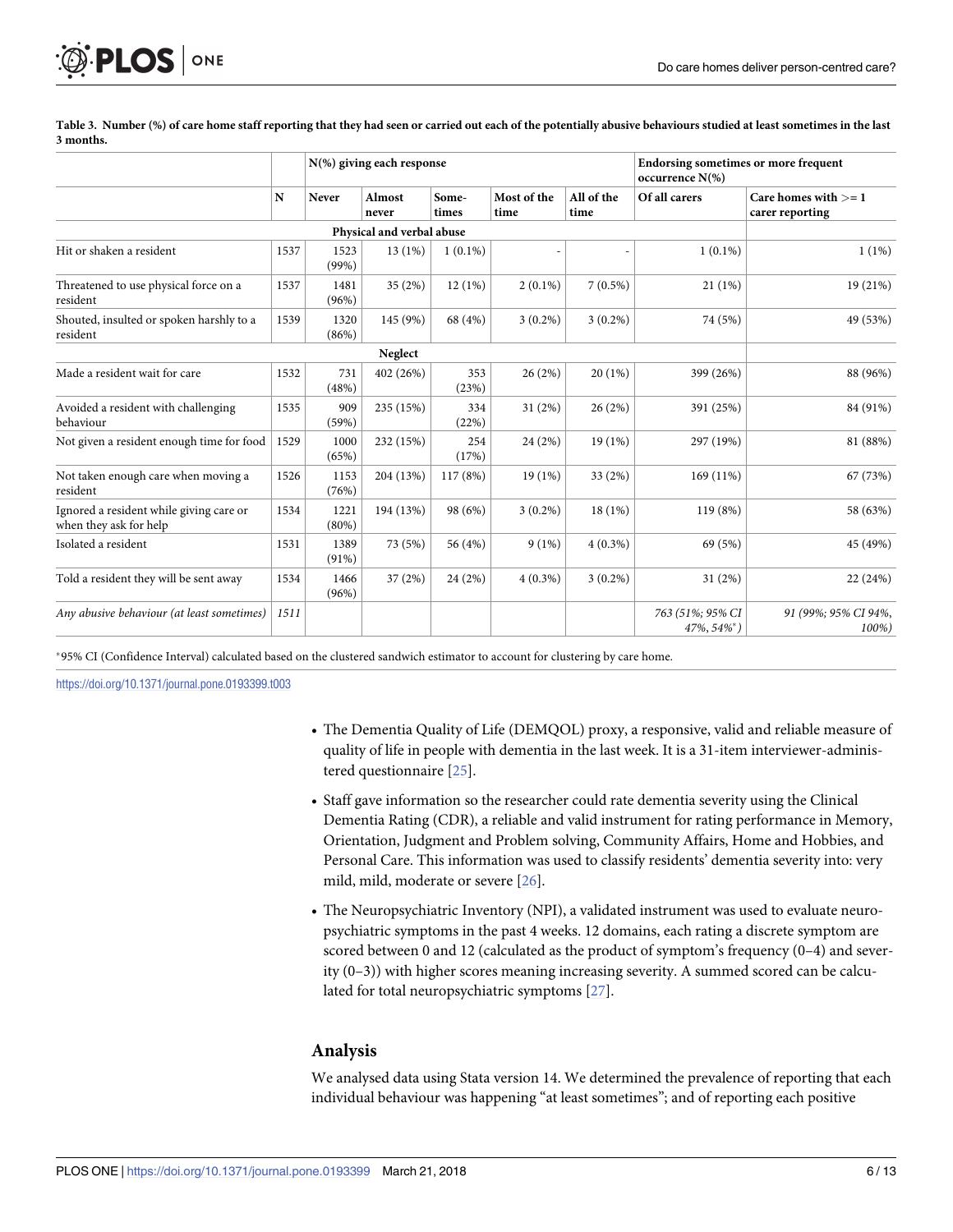<span id="page-6-0"></span>behaviour was happening "never" or "almost never". We reported these as prevalence amongst care homes and carers. The overall prevalence of any abusive behaviour reported at least sometimes was also calculated with a 95% confidence interval. When estimating prevalence by carer we used a sandwich estimate of the standard error to account for clustering [\[28\]](#page-12-0).

Mixed effects logistic regression models were used to examine our hypotheses that staff in care home units with (a) more residents (b) lower staff: resident ratios (c) higher mean MBI depersonalisation subscale scores (d) lower TESS scores; and (e) higher mean NPI scores for residents; were more likely to report that any abusive behaviour was happening at least sometimes. These factors were all included as fixed effects in the models while clustering by care home unit was accounted for as a random effect. We fitted unadjusted models and models adjusted for the number of staff working in care home units (a fixed effect), because in home units with more staff, the likelihood of witnessing a staff member acting abusively would be logically greater.

### **Results**

#### **Description of survey**

Of the 97 care home units participating in the MARQUE study baseline interview, 92 participated in this survey. Five care homes were not invited to participate as we had not yet gained ethical approval for this study component when they took part in MARQUE; one of these homes provided nursing care, the others nursing and personal care; all were dementia-registered, one was a dementia-specialist home. The five excluded homes had more permanent staff (median (Interquartile Range, IQR) 68 (49,80) versus 30 (20, 49)), and more residents (53 (51, 85) versus 34 (24,50)) than those that participated.

Of the 2120 care home staff approached, 1702 (80.3%) took part in the MARQUE study. Of the 1702 care home staff participating in MARQUE 1544 (91%) took part in the abuse study. Of the 158 participating in MARQUE but not the abuse study, 138 worked in the five homes not invited to take part and 20 declined participation.

[Table](#page-3-0) 1 describes characteristics of the included care homes. In these care homes, 1341 (86%) of MARQUE study respondents were female, 1080 (30%) spoke English as a second language; 83 (5.4%) had no qualifications; 539 (35%) were educated to GCSE (General Certificate of Secondary Education)/NVQ (National Vocational Qualification) Level 2; 500 (32%) to A-Level/NVQ Level 3–5; 318 (21%) to degree or post-degree level. Among those participating, 193 (12%) had a nursing qualification. As only 20 staff MARQUE participants declined to participate in this study, these characteristics approximate those of the anonymous participants in this study.

#### **Potentially abusive behaviours**

Carrying out or observing one or more potentially abusive or neglectful behaviour at least sometimes in the preceding 3 months was reported by 763 (51%; 95% Confidence Interval (CI) 47% to 54%) of care home staff. Some abuse was reported as happening "at least sometimes" in 91/92 care homes. The proportion of staff reporting abuse was similar across care home types [\(Table](#page-4-0) 2). Only 14 (1.1%) of care home staff reported that residents had been hit or shaken, and 56 (4%) were aware of threats of physical violence to residents ([Table](#page-5-0) 3). Staff being verbally abusive to residents (shouting at, insulting or speaking harshly to them) at least some of the time was reported by 74 (5%) of respondents. The most frequently reported behaviours were neglectful: making a resident wait for care (n = 399, 26%), avoiding a resident with challenging behaviour ( $n = 391, 25\%$ ), not giving enough time for food ( $n = 297, 19\%$ ), and not taking enough care when moving a resident ( $n = 169, 11\%$ ).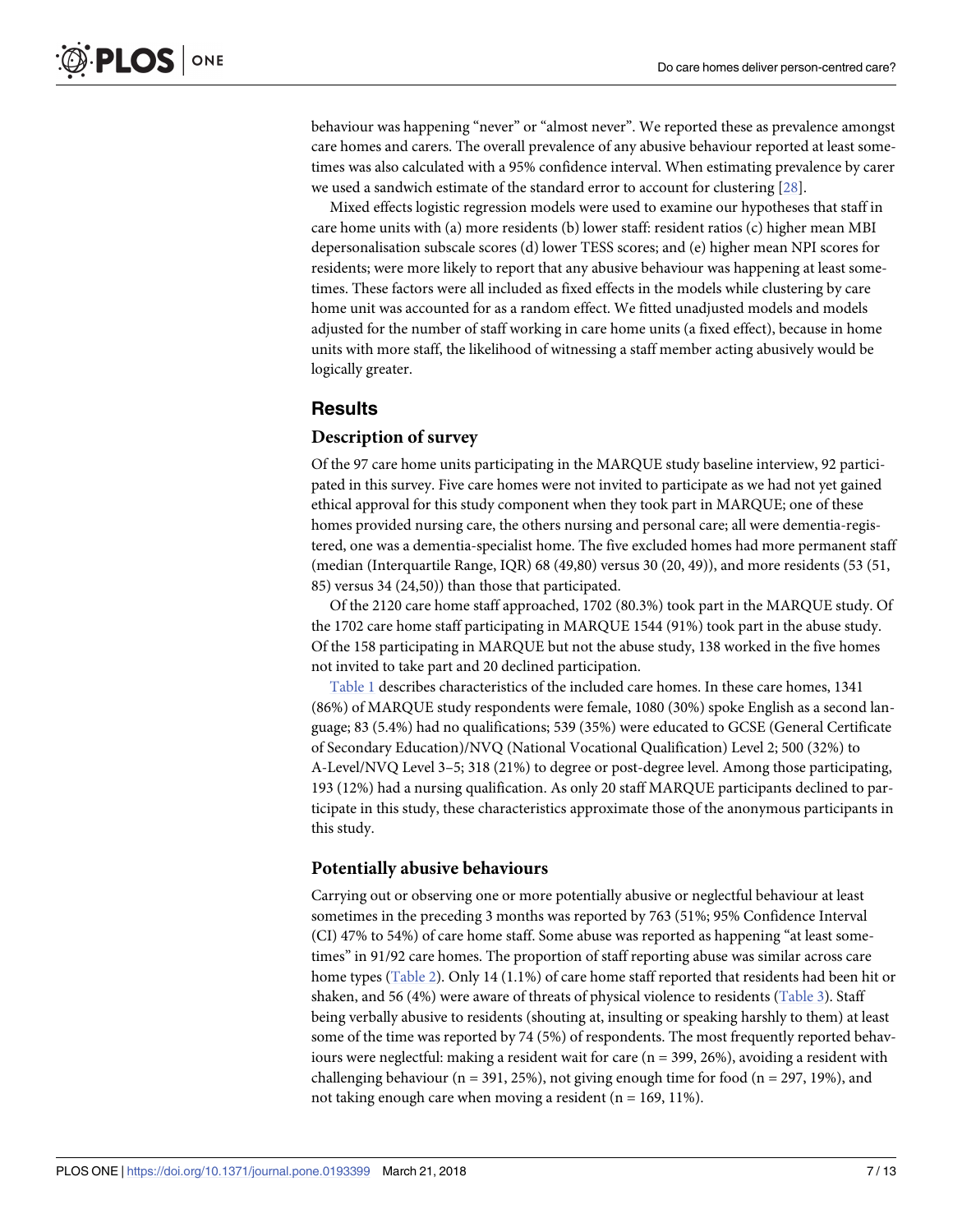<span id="page-7-0"></span>

|                                                                    | N    | $N(\%)$ giving each response |                 |                  |                     |                    |                  | Endorsing never or almost never<br>occurrence |  |
|--------------------------------------------------------------------|------|------------------------------|-----------------|------------------|---------------------|--------------------|------------------|-----------------------------------------------|--|
|                                                                    |      | Never                        | Almost<br>never | <b>Sometimes</b> | Most of the<br>time | All of the<br>time | Of all<br>carers | Care homes with $>= 1$ carer<br>reporting     |  |
| Taken resident out for their enjoyment                             | 1516 | 412<br>(27%)                 | 108(7%)         | 633 (42%)        | 218 (14%)           | 145 (10%)          | 520 (34%)        | 89 (97%)                                      |  |
| Planned an activity that fits with their interests                 | 1518 | 172<br>$(11\%)$              | 62(4%)          | 419 (28%)        | 505 (33%)           | 360 (24%)          | 234 (15%)        | 78 (85%)                                      |  |
| Involved a resident's family in care planning                      | 1483 | 167<br>$(11\%)$              | 29(2%)          | 233 (16%)        | 308 (21%)           | 746 (50%)          | 196 (13%)        | 78 (85%)                                      |  |
| Spent time getting to know a resident                              | 1534 | 13(1%)                       | 14(1%)          | 121 (8%)         | 447 (29%)           | 939 (61%)          | 27(2%)           | 23 (25%)                                      |  |
| Enjoyed spending time with a resident just to<br>keep them company | 1539 | 14(1%)                       | $8(0.5\%)$      | 215 (14%)        | 438 (28%)           | 864 (56%)          | $22(1\%)$        | 21 (23%)                                      |  |
| Talked to a resident nicely while giving<br>personal care          | 1527 | 18(1%)                       | $3(0.2\%)$      | 16(1%)           | 227 (15%)           | 1263 (83%)         | $21(1\%)$        | 18 (20%)                                      |  |

Table 4. Number (%) of care home staff reporting that they had never or almost never seen or carried out each of the positive behaviours studied in the last 3 **months.**

<https://doi.org/10.1371/journal.pone.0193399.t004>

#### **Positive behaviours**

The majority of care staff reported that most of the time staff spoke nicely to residents during personal care (98%,  $n = 1490$ ), enjoyed spending time keeping them company (57%,  $n = 886$ ) and spent time to get to know them  $(63\%, n = 966)$ . By contrast, 520  $(34\%)$  of care home staff were never or almost never aware of resident being taken out of the home for their enjoyment; 196 (13%) had never or almost never experienced relatives being involved in care planning, and 234 (15%) had never or almost never been aware of an activity planned around a resident's interests (Table 4).

#### **Associations with potentially abusive behaviour**

A greater odds of staff reporting that any potentially abusive behaviour happened at least sometimes was associated with working in a home with higher staff burnout depersonalisation scores (1.19, 95% CI 1.05–1.35). Contrary to our hypothesis, numbers or ratios of staff to residents, environmental quality and neuropsychiatric symptom severity in residents with dementia were not associated with abuse. There was a small association with staff reporting higher resident quality of life (1.03, 95% CI 1.01–1.06) ([Table](#page-8-0) 5).

## **Discussion**

This is the first large survey of abuse and neglect in English care homes, and the largest survey to date of abuse and neglect in care homes in any country. Just over half of respondents reported that potentially abusive or neglectful behaviour towards residents occurred at least sometimes. Some abuse or neglect was reported in all but one of the 92 care home units. Neglectful behaviours were most common, and very few care home workers reported actual or threatened physical abuse. While only 5% of carers interviewed reported verbal abuse, at least one carer endorsed this item in over half of the homes. As there may be under-reporting, due to fear of reprisal or lack of awareness of abuse or neglect occurring, these are likely minimum estimates of the prevalence of abuse and neglect. Our worrying findings accord with previous studies [\[13\]](#page-11-0). Under section 42 of the Care Act (2014), safeguarding adults is a statutory duty in England. In 2015–16, 39,485 cases of vulnerable adult care home residents (of all ages) experiencing, or being at risk of abuse and neglect were investigated and concluded. Most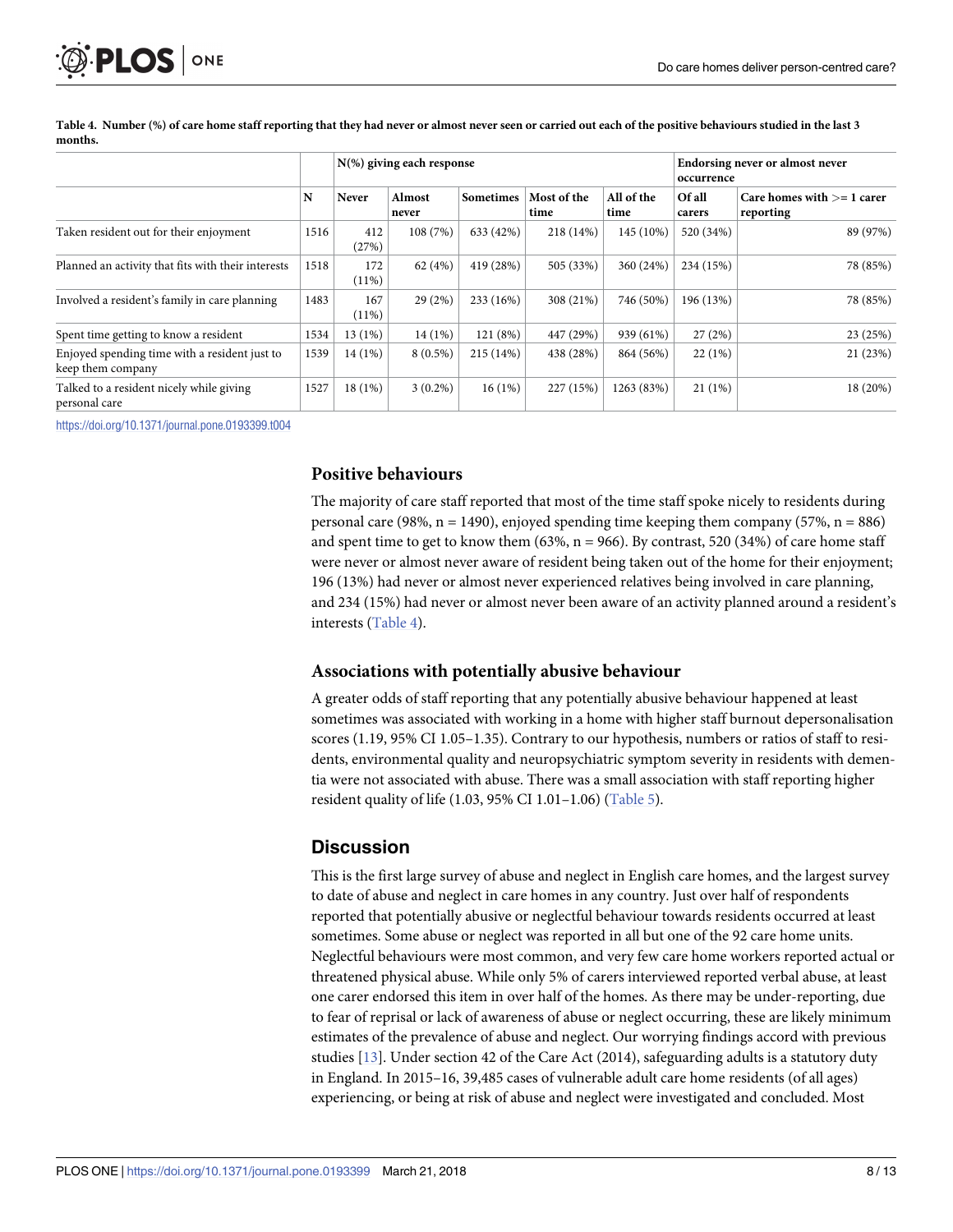<span id="page-8-0"></span>PLOS ONE

|                                                         |              | Unadjusted $N = 1511$ max | Adjusted $N = 1484$ max <sup>*</sup> |                |  |
|---------------------------------------------------------|--------------|---------------------------|--------------------------------------|----------------|--|
| Variable                                                | Odds ratio** | 95% CI                    | Odds ratio**                         | 95% CI         |  |
| Number of residents                                     | 1.007        | (1.000, 1.014)            | 1.010                                | (0.999, 1.021) |  |
| Staff: resident ratio                                   | 0.870        | (0.638, 1.188)            |                                      |                |  |
| Number of permanent staff                               | 1.003        | (0.997, 1.009)            |                                      |                |  |
| Number of agency/ bank staff                            | 1.006        | (0.921, 1.098)            | 1.002                                | (0.917, 1.095) |  |
| Staff burnout—depersonalisation                         | 1.186        | (1.047, 1.343)            | 1.191                                | (1.052, 1.349) |  |
| Environmental quality score on the TESS                 | 0.964        | (0.920, 1.010)            | 0.959                                | (0.916, 1.004) |  |
| <b>NPI</b>                                              | 0.986        | (0.971, 1.002)            | 0.985                                | (0.969, 1.001) |  |
| Mean staff proxy DEMQOL                                 | 1.033        | (1.010, 1.056)            | 1.031                                | (1.008, 1.055) |  |
| Mean percentage with CDR severe or very severe dementia | 1.001        | (0.995, 1.007)            | 1.000                                | (0.994, 1.006) |  |

[Table](#page-7-0) 5. Adjusted and unadjusted associations of proportion of staff reporting abusive behaviours\* occur at least sometimes and other factors studied (p<0.05 in **bold).**

Adjusted for number of permanent staff

† Adjustment not done as staff: resident ratio includes number of permanent staff.

per unit increase in variable indicated

CI Confidence Interval

<https://doi.org/10.1371/journal.pone.0193399.t005>

reported cases related to neglect (34%), with physical abuse next most common (27%) [\[29\]](#page-12-0). As nearly 15,000 care homes in England are registered with the Care Quality Commission (CQC) [\[30\]](#page-12-0), our findings suggest that the neglect investigations currently initiated in care homes may be the tip of the iceberg [\[31\]](#page-12-0). Physical abuse was rarely reported in our survey, but constitutes a significant proportion of reported concerns, suggesting cases are more likely to be reported to statutory services.

While the concept of person-centred care [\[32\]](#page-12-0) is widely accepted by researchers and care home managers, there appears to be a gap in its implementation in care homes. Staff are often caring for residents who resist care, or are verbally or physically aggressive, with little training or support. Where emotional distancing and objectifying behaviours are used as ways to cope with this, there is clear dissonance with the concepts of person-centred care. Attributing aggression to dementia rather than the person may, for example, help staff to be less distressed by it, but perhaps normal inter-personal interactions become more difficult in circumstances where some behaviours are viewed at two different levels; those of the person and those of the dementia [\[33\]](#page-12-0).

We explored putative associates of abusive behaviour at the care home level, based on our selected conceptual model of abuse occurrence as related to staff stress and distress, resident vulnerability and intra-individual dynamics [[4](#page-11-0)]. Abuse or neglect, as hypothesised, was reported more in homes where staff experienced more burnout and depersonalisation feelings towards residents, mirroring findings with dementia family carers [[34](#page-12-0)]. More abuse was reported in units where staff rated the quality of life of residents with dementia higher. This might be a chance association, or perhaps indicative that staff experiencing more burnout were more likely to act abusively or neglectfully and empathise or notice less when residents were distressed. Staff may conflate life quality of residents with care quality. Perhaps those experiencing more burnout worked to a less person-centred, more task focussed model, rating residents' quality of life more highly when care tasks were completed to schedule.

Our hypotheses that abuse happened more in care home units where residents with dementia had more neuropsychiatric symptoms that increased their vulnerability, or with fewer permanent staff per resident and more residents because staff had less time to deliver personcentred care, were unsupported. Perhaps this was because most homes operated at minimum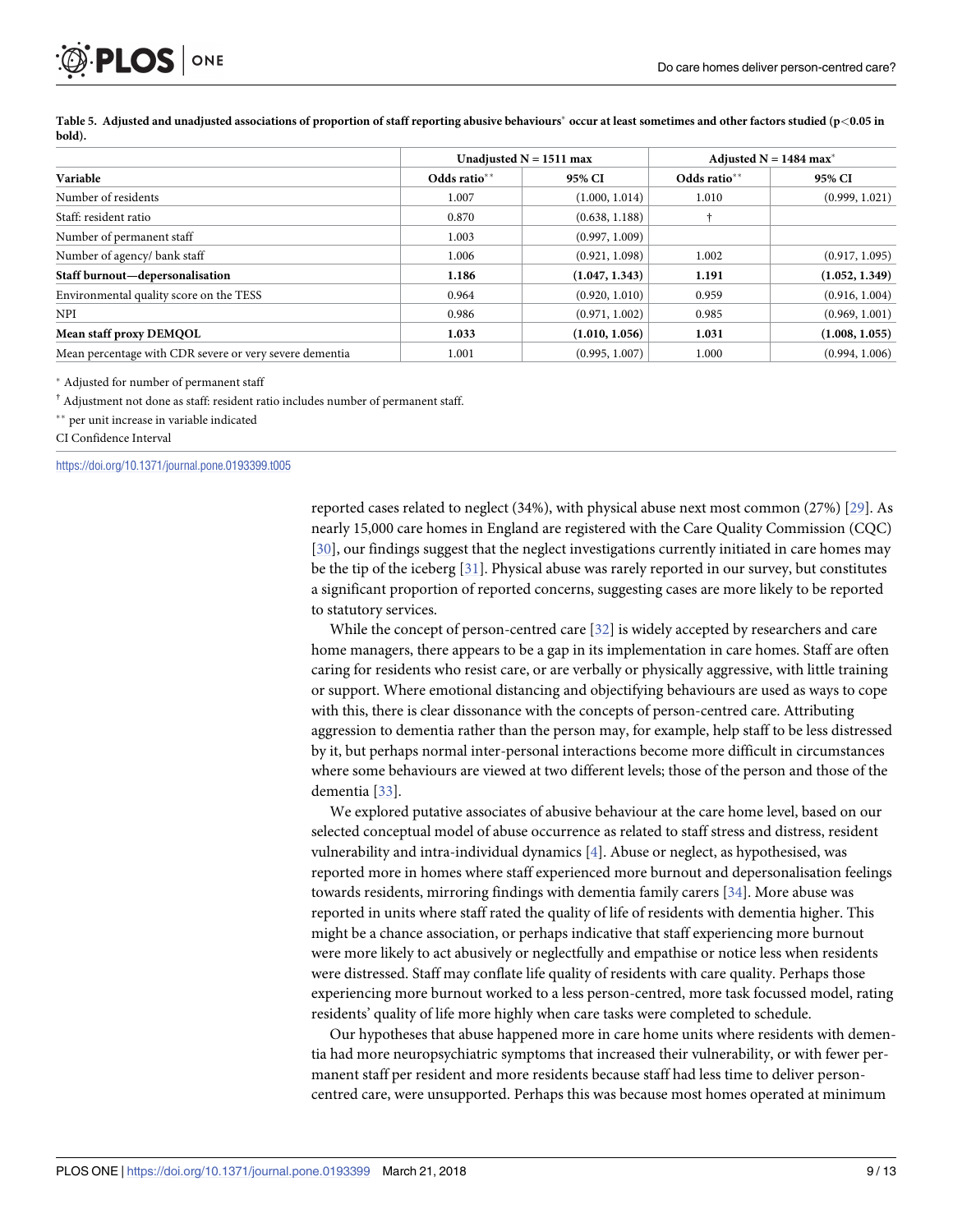<span id="page-9-0"></span>legal staffing levels, with additional staff employed only when highly agitated residents required 1:1 care. Staff numbers tend to be higher in care homes where more residents have clinically significant agitation  $[16]$ . Having more staff per resident in a unit probably indicates that residents need more care, not that staff work under less pressure, with more time to provide person-centred care. Our hypothesis that environmental quality was associated with less abuse was also unsupported. While important for many residents and for staff, a more pleasant environment was insufficient to reduce likelihood of abuse.

Positive care behaviours greatly outnumbered abusive or neglectful behaviours. Carers reported that most of the time, staff spoke nicely to residents, and spent quality time, trying to know them better. However, activities that took more planning and time—involving families in care planning, and planning activities around a resident's interests—were less frequent. A third of care workers reported that residents were rarely taken out of the home for their enjoyment. Perhaps staff lacked the time to plan activities, or this was not perceived as within their role or power. Taking residents out may have been avoided due to the possibility of falling, or precluded by staffing levels at minimum levels. Absence of pleasant events and activities may in itself be neglect—albeit unintentional neglect. Reducing abuse and neglect in care homes, requires, in our view, a systemic approach, where they are not perceived as the commission or omission of a direct carer, but as occurring in a system. In its widest view, this involves a society that has delegated care of the most vulnerable to carers undertaking challenging, stressful work for low pay with minimum training and support.

Our study demonstrates that anonymous reporting of abuse by care home workers is acceptable and feasible, and it could be a new, useful indicator of care quality for home managers, regulatory bodies and researchers. The only existing evidence-based interventions to reduce elder abuse target use of physical restraint, and were developed in countries where restraint is acceptable in some circumstances [\[35\]](#page-12-0). There are no interventions known to effectively reduce less tangible abusive behaviours, partially due to difficulties measuring outcomes that paid carers are unwilling and residents with dementia unable or unwilling to report.

Our study suggests that that future abuse interventions should focus on reducing staff burnout and depersonalisation; introducing true person-centred care by encouraging staff to explore residents' personal histories, current and past interests and build pleasant interactions into care, reducing objectification of residents would from our findings, be rational strategies. We are currently evaluating such an approach. We found no association between care home size, staffing numbers and abuse likelihood, perhaps because the care homes included were similarly staffed, or because level of staff training and support, which we did not measure, matters, rather than numbers of staff alone.

Our measure of abuse and neglect was developed with care home workers; it is valid, and the use of anonymous reporting reduced potential for desirability bias. We did not require staff to identify behaviours as maltreatment, so we could capture potentially abusive behaviour that observers or perpetrators may not have identified as abusive. We cannot estimate the proportion of staff acting abusively from our findings, because we did not ask staff to differentiate witnessed from committed abuse [\[36\]](#page-12-0). Our work with care staff developing the measure suggested this would have reduced its acceptability. The measure is intended as an indicator of abuse prevalence within a home rather than a way of directly identifying abusing staff. Previous surveys that have distinguished between observed and perpetrated abuse found that observed abuse was reported far more frequently, either because staff were unwilling to admit acting abusively or because abuse was perpetrated by few but seen by many [[37](#page-12-0)]. In a more recent study, many staff were willing to report perpetrating abuse, so we will consider introducing this distinction in future studies [\[13\]](#page-11-0).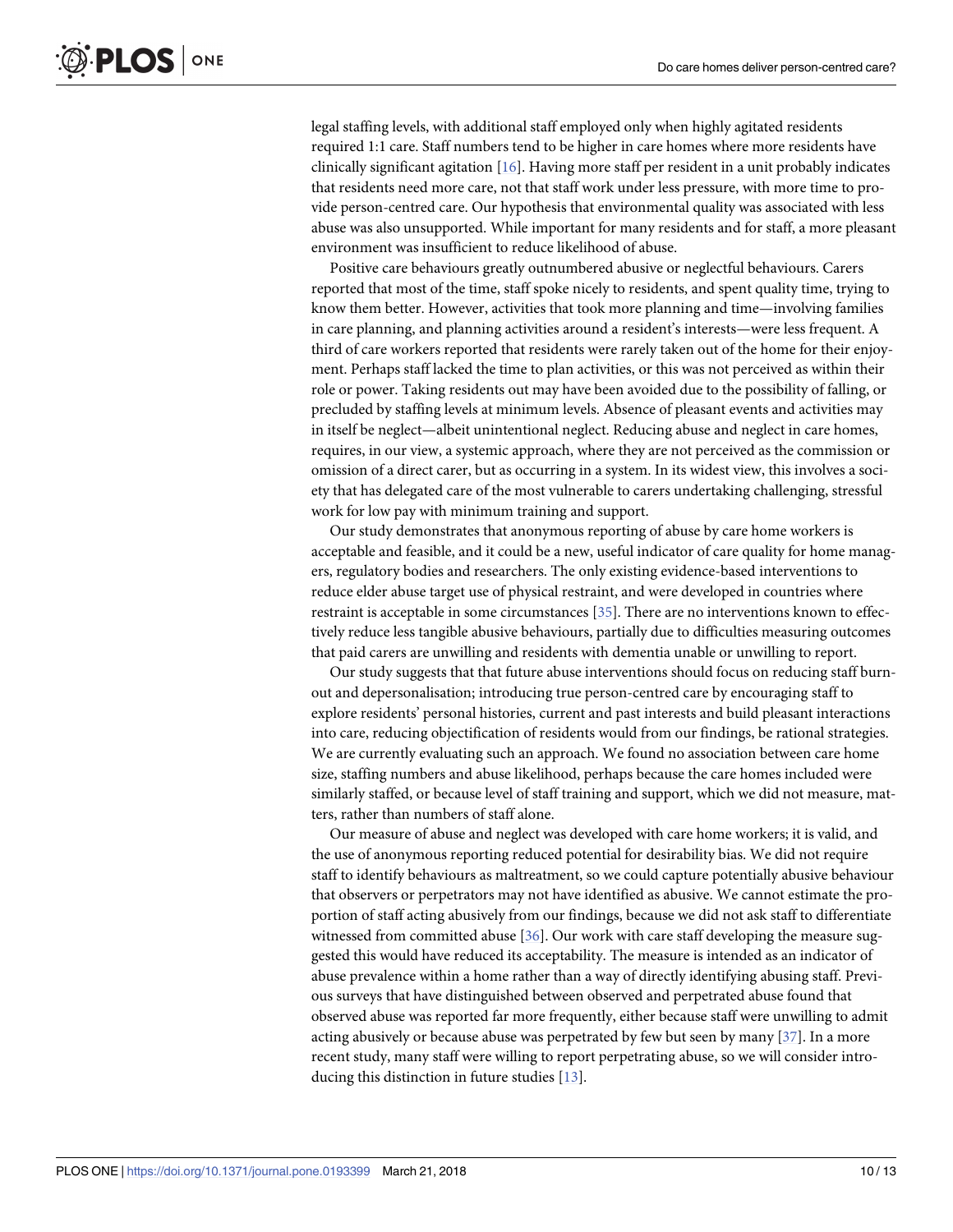Our questionnaire did not capture behaviour intent or context. We did not recruit a random probability sample of care homes, and those homes participating may have been more highly functioning, with more open cultures and proactive managers and thus with lower abuse rates than those declining participation. This may have biased our findings and potentially underestimated overall levels of abuse. We included regular bank workers but excluded agency staff who did work in the homes on a regular basis. We told staff that we would advise care home managers if concerning abuse were reported, although individual reporters were anonymous. This may have deterred some reporting due to fear of investigations, dismissal or blame. While abuse is always of concern, we told the home when reported abuse crossed a 'red line'. We informed managers there was "concerning abuse" if any physical abuse was reported at all, or if any of the abusive items were reported as happening "most" or "all of the time". Our results indicate that the proportion of carers reporting this level of abuse was low. We analysed associations between mean scores and abusive behaviour reports at care home unit level, as abuse was reported anonymously; power for these analyses was therefore limited by the care home unit sample size.

# **Conclusions**

Clinicians treating care home residents should be aware that neglect is common in care homes and that person-centred activities such as trips out or activities tailored to residents' interests are often happening very infrequently; as these are possible targets for psychological interventions to improve wellbeing. Measuring harm to vulnerable people anonymously brings ethical dilemmas, as abuse detected cannot be directly addressed. Not measuring it, so it remains invisible, is a greater harm.

# **Acknowledgments**

We wish to thank all the care homes, the residents and their families and the staff. We also would like to thank all the other UCL and research network researchers involved in the study, all members of the steering committee (chaired by Prof Sube Banerjee) and all members of the Community of Interest (chaired by Matt Murray from the Alzheimer's Society).

# **Author Contributions**

**Conceptualization:** Claudia Cooper, Louise Marston, Julie Barber, Deborah Livingston, Penny Rapaport, Paul Higgs, Gill Livingston.

**Formal analysis:** Louise Marston, Julie Barber.

**Funding acquisition:** Claudia Cooper, Louise Marston, Julie Barber, Gill Livingston.

**Investigation:** Claudia Cooper, Penny Rapaport, Gill Livingston.

**Methodology:** Claudia Cooper, Louise Marston, Julie Barber, Deborah Livingston, Penny Rapaport, Paul Higgs, Gill Livingston.

**Project administration:** Claudia Cooper, Deborah Livingston.

**Supervision:** Julie Barber, Deborah Livingston, Gill Livingston.

**Writing – original draft:** Claudia Cooper.

**Writing – review & editing:** Louise Marston, Julie Barber, Deborah Livingston, Penny Rapaport, Paul Higgs, Gill Livingston.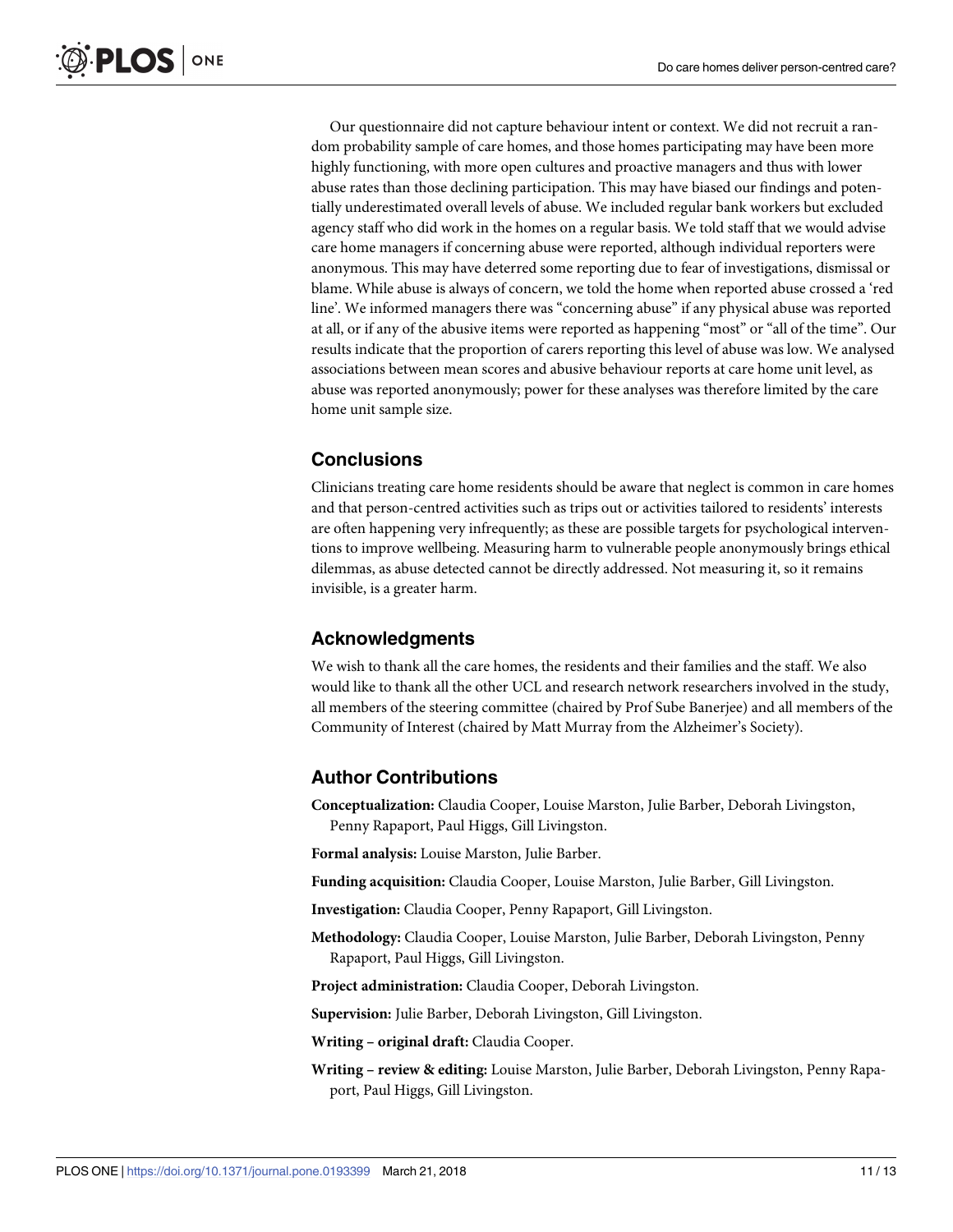#### <span id="page-11-0"></span>**References**

- **[1](#page-1-0).** Matthews FE, Stephan BC, Robinson L, Jagger C, Barnes LE, Arthur A, et al. A two decade dementia incidence comparison from the Cognitive Function and Ageing Studies I and II. Nat Commun. 2016; 7:11398. <https://doi.org/10.1038/ncomms11398> PMID: [27092707](http://www.ncbi.nlm.nih.gov/pubmed/27092707).
- **[2](#page-1-0).** Knapp M, Prince M, Albanese E, Banerjee S, Dhanasiri S, Fernandez J, et al. Dementia UK. London: 2007 2007. Report No.
- **[3](#page-1-0).** Lloyd L, Banerjee A, Harrington C, Jacobsen FF, Szebehely M. It is a scandal! Comparing the causes and consequences of nursing home media scandals in five countries. International Journal of Sociology and Social Policy. 2014; 34(1/2):2–18.
- **[4](#page-1-0).** Castle N, Ferguson-Rome JC, Teresi JA. Elder Abuse in Residential Long-Term Care: An Update to the 2003 National Research Council Report. Journal of Applied Gerontology. 2015; 34(4):407–43. [https://](https://doi.org/10.1177/0733464813492583) [doi.org/10.1177/0733464813492583](https://doi.org/10.1177/0733464813492583) PMID: [24652890](http://www.ncbi.nlm.nih.gov/pubmed/24652890)
- **[5](#page-1-0).** Cooper C, Selwood A, Livingston G. The prevalence of elder abuse and neglect: a systematic review. Age and Ageing. 2008; 37(2):151–60. <https://doi.org/10.1093/ageing/afm194> PMID: [18349012](http://www.ncbi.nlm.nih.gov/pubmed/18349012)
- **[6](#page-1-0).** Cooper C, Manela M, Katona C, Livingston G. Screening for elder abuse in dementia in the LASER-AD study: prevalence, correlates and validation of instruments. International Journal of Geriatric Psychiatry. 2008; 23(3):283–8. <https://doi.org/10.1002/gps.1875> PMID: [17621366](http://www.ncbi.nlm.nih.gov/pubmed/17621366)
- **[7](#page-1-0).** Cohen M, Shinan-Altman S. A cross-cultural study of nursing aides' attitudes to elder abuse in nursing homes. International Psychogeriatrics. 2011; 23(8):1213–21. [https://doi.org/10.1017/](https://doi.org/10.1017/S1041610211000391) [S1041610211000391](https://doi.org/10.1017/S1041610211000391) PMID: [21429279](http://www.ncbi.nlm.nih.gov/pubmed/21429279)
- **[8](#page-1-0).** Astrom S, Nilsson M, Norberg A, Winblad B. Empathy, experience of burnout and attitudes towards demented patients among nursing staff in geriatric care. J Adv Nurs. 1990; 15(11):1236–44. PMID: [2269745](http://www.ncbi.nlm.nih.gov/pubmed/2269745).
- **[9](#page-1-0).** Cooper C, Selwood A, Blanchard M, Livingston G. Abusive behaviour experienced by family carers from people with dementia: the CARD (caring for relatives with dementia) study. Journal of Neurology Neurosurgery and Psychiatry. 2010; 81(6):592–6.
- **[10](#page-1-0).** Schiamberg LB, Oehmke J, Zhang Z, Barboza GE, Griffore RJ, Von HL, et al. Physical abuse of older adults in nursing homes: a random sample survey of adults with an elderly family member in a nursing home. JElderAbuse Negl. 2012; 24(1):65–83. <https://doi.org/10.1080/08946566.2011.608056> PMID: [22206513](http://www.ncbi.nlm.nih.gov/pubmed/22206513)
- **[11](#page-1-0).** Wang JJ. Psychological abuse behavior exhibited by caregivers in the care of the elderly and correlated factors in long-term care facilities in Taiwan. The journal of nursing research: JNR. 2005; 13(4):271–80. PMID: [16372238](http://www.ncbi.nlm.nih.gov/pubmed/16372238).
- **[12](#page-1-0).** Pillemer K, Moore DW. Abuse of patients in nursing homes: findings from a survey of staff. Gerontologist. 1989; 29(3):314–20. PMID: [2788108](http://www.ncbi.nlm.nih.gov/pubmed/2788108).
- **[13](#page-1-0).** Natan MB, Lowenstein A, Eisikovits Z. Psycho-social factors affecting elders' maltreatment in long-term care facilities. International nursing review. 2010; 57(1):113–20. [https://doi.org/10.1111/j.1466-7657.](https://doi.org/10.1111/j.1466-7657.2009.00771.x) [2009.00771.x](https://doi.org/10.1111/j.1466-7657.2009.00771.x) PMID: [20487483](http://www.ncbi.nlm.nih.gov/pubmed/20487483).
- **[14](#page-1-0).** Moore S. Abuse of residents in nursing homes: results of a staff questionnaire. Nursing Times. 2017; 113(2):3.
- **[15](#page-1-0).** Selwood A, Cooper C, Livingston G. What is elder abuse—who decides? International Journal of Geriatric Psychiatry. 2007; 22(10):1009–12. <https://doi.org/10.1002/gps.1781> PMID: [17407169](http://www.ncbi.nlm.nih.gov/pubmed/17407169)
- **[16](#page-2-0).** Livingston G, Barber J, Marston L, Rapaport P, Livingston D, Cousins S, et al. Prevalence of and associations with agitation in residents with dementia living in care homes: MARQUE cross-sectional study. BJPsych open. 2017; 3(4):171–8. <https://doi.org/10.1192/bjpo.bp.117.005181> PMID: [28794896.](http://www.ncbi.nlm.nih.gov/pubmed/28794896)
- **[17](#page-2-0).** Levin E. Noticeable Problems Checklist. London: National Institute for Social Work, 1989.
- **[18](#page-3-0).** Lawton MP, Weisman GD, Sloane P, Norris-Baker C, Calkins M, Zimmerman SI. Professional environmental assessment procedure for special care units for elders with dementing illness and its relationship to the therapeutic environment screening schedule. Alzheimer DisAssocDisord. 2000; 14(1):28–38.
- **[19](#page-3-0).** Bicket MC, Samus QM, McNabney M, Onyike CU, Mayer LS, Brandt J, et al. The physical environment influences neuropsychiatric symptoms and other outcomes in assisted living residents. IntJGeriatrPsychiatry. 2010; 25(10):1044–54. <https://doi.org/10.1002/gps.2460> PMID: [20077498](http://www.ncbi.nlm.nih.gov/pubmed/20077498)
- **[20](#page-4-0).** Cooper C, Dow B, Hay S, Livingston D, Livingston G. Care workers' abusive behaviour to residents in care homes: a qualitative study of types of abuse, barriers and facilitators to good care and development of an instrument for reporting of abuse anonymously. IntPsychogeriatr. 2012.
- **[21](#page-4-0).** Beach S, Schulz R, Williamson G, Miller L, Weiner M, Lance C. Risk Factors for Potentially Harmful Informal Caregiver Behavior. Journal of the American Geriatrics Society. 2005; 53(2):255–61. [https://](https://doi.org/10.1111/j.1532-5415.2005.53111.x) [doi.org/10.1111/j.1532-5415.2005.53111.x](https://doi.org/10.1111/j.1532-5415.2005.53111.x) PMID: [15673349](http://www.ncbi.nlm.nih.gov/pubmed/15673349)